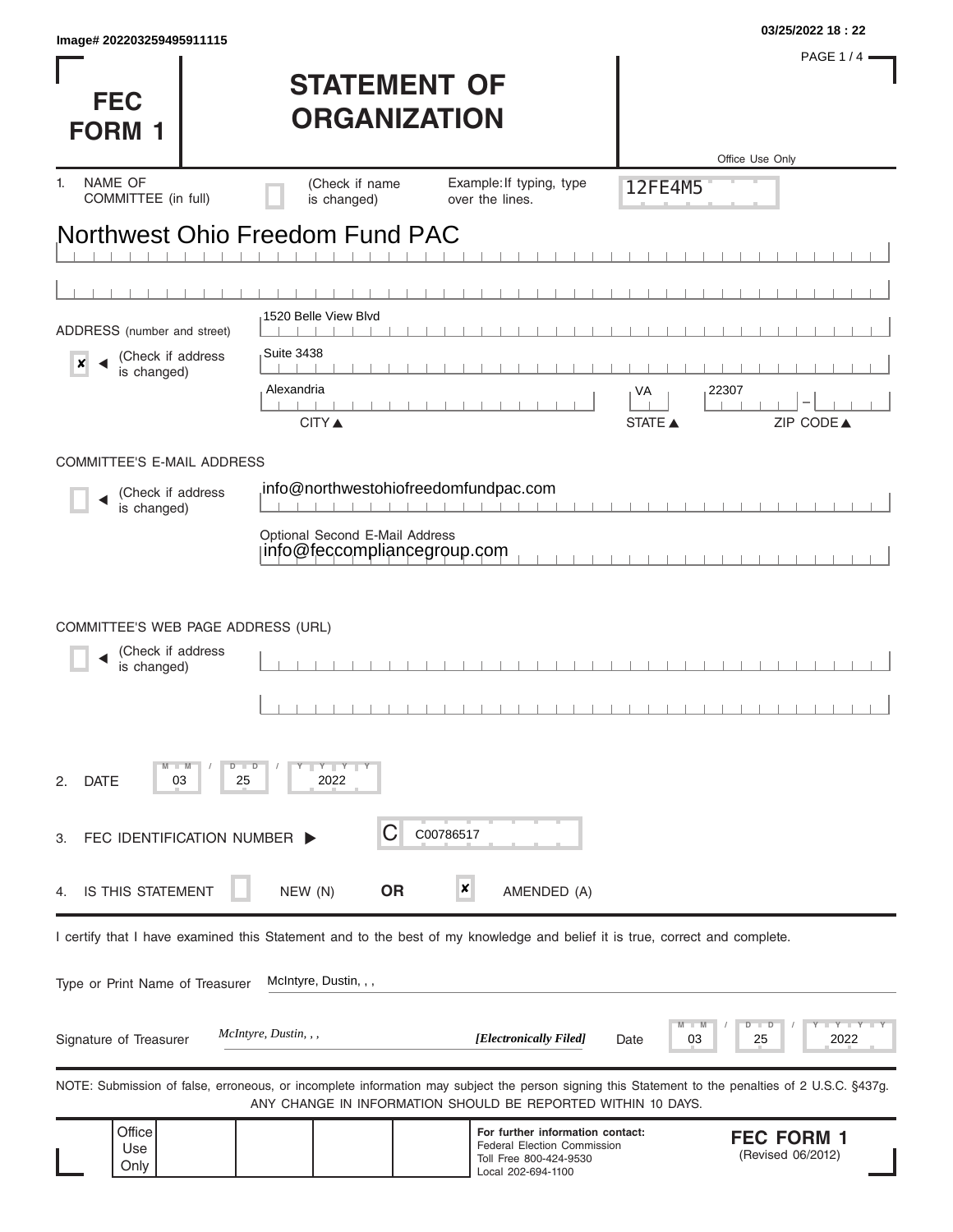|                                | Page 2<br>FEC Form 1 (Revised 02/2009)                                                                                                                                                                                      |
|--------------------------------|-----------------------------------------------------------------------------------------------------------------------------------------------------------------------------------------------------------------------------|
|                                | TYPE OF COMMITTEE                                                                                                                                                                                                           |
|                                | <b>Candidate Committee:</b>                                                                                                                                                                                                 |
| (a)                            | This committee is a principal campaign committee. (Complete the candidate information below.)                                                                                                                               |
| (b)                            | This committee is an authorized committee, and is NOT a principal campaign committee. (Complete the candidate<br>information below.)                                                                                        |
| Name of<br>Candidate           | $-1$ $-1$ $-1$<br>$1 - 1 - 1 - 1 - 1$                                                                                                                                                                                       |
| Candidate<br>Party Affiliation | <b>State</b><br>Office<br>Sought:<br>Senate<br>President<br>House<br><b>District</b>                                                                                                                                        |
| (c)                            | This committee supports/opposes only one candidate, and is NOT an authorized committee.                                                                                                                                     |
| Name of<br>Candidate           |                                                                                                                                                                                                                             |
| <b>Party Committee:</b>        |                                                                                                                                                                                                                             |
| (d)                            | (National, State<br>(Democratic,<br>This committee is a<br>or subordinate) committee of the<br>Republican, etc.) Party.                                                                                                     |
|                                | <b>Political Action Committee (PAC):</b>                                                                                                                                                                                    |
| (e)                            | This committee is a separate segregated fund. (Identify connected organization on line 6.) Its connected organization is a:                                                                                                 |
|                                | Corporation<br>Corporation w/o Capital Stock<br>Labor Organization                                                                                                                                                          |
|                                | Membership Organization<br><b>Trade Association</b><br>Cooperative                                                                                                                                                          |
|                                | In addition, this committee is a Lobbyist/Registrant PAC.                                                                                                                                                                   |
| (f)<br>$\boldsymbol{x}$        | This committee supports/opposes more than one Federal candidate, and is NOT a separate segregated fund or party<br>committee. (i.e., nonconnected committee)                                                                |
|                                | In addition, this committee is a Lobbyist/Registrant PAC.                                                                                                                                                                   |
|                                | In addition, this committee is a Leadership PAC. (Identify sponsor on line 6.)                                                                                                                                              |
|                                | <b>Joint Fundraising Representative:</b>                                                                                                                                                                                    |
| (g)                            | This committee collects contributions, pays fundraising expenses and disburses net proceeds for two or more political<br>committees/organizations, at least one of which is an authorized committee of a federal candidate. |
| (h)                            | This committee collects contributions, pays fundraising expenses and disburses net proceeds for two or more political<br>committees/organizations, none of which is an authorized committee of a federal candidate.         |
|                                | Committees Participating in Joint Fundraiser                                                                                                                                                                                |
| 1.                             | FEC ID number $\bigcap$                                                                                                                                                                                                     |
| 2.                             | FEC ID number $\bigcap$                                                                                                                                                                                                     |
| 3.                             | FEC ID number $\bigcap$                                                                                                                                                                                                     |
| 4.                             | FEC ID number<br>C                                                                                                                                                                                                          |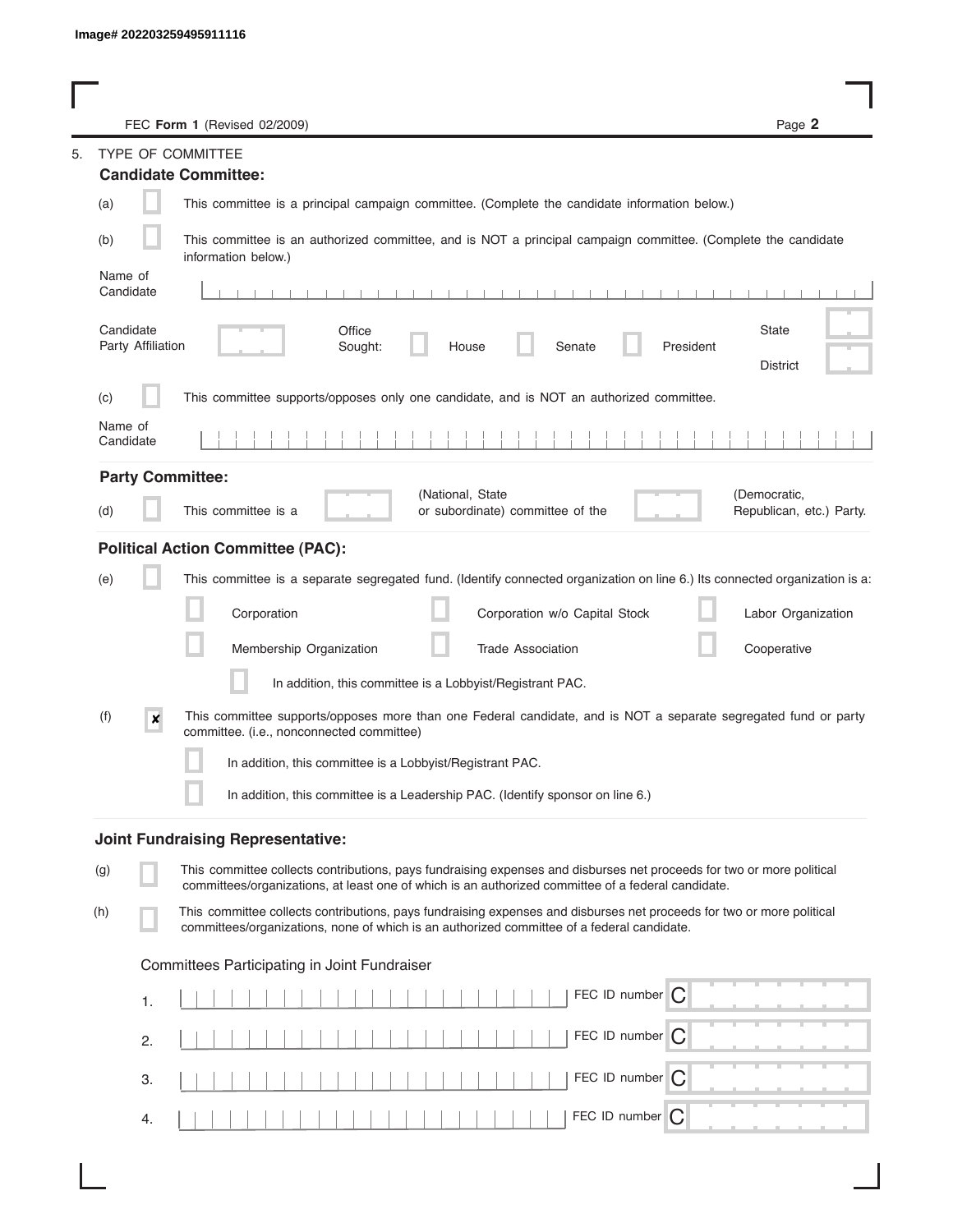FEC Form 1 (Revised 02/2009) Page 3

Write or Type Committee Name

## Image# 202203259495911117<br>
FEC Form 1 (Revised 02/2009)<br>
Write or Type Committee Name<br> **Northwest Ohio Freedom Fund PAC**

6. Name of Any Connected Organization, Affiliated Committee, Joint Fundraising Representative, or Leadership PAC Sponsor

| <b>NONE</b>     |                                                       |                                  |                        |
|-----------------|-------------------------------------------------------|----------------------------------|------------------------|
|                 |                                                       |                                  |                        |
| Mailing Address |                                                       |                                  |                        |
|                 |                                                       |                                  |                        |
|                 |                                                       |                                  | $\vert - \vert$        |
|                 | <b>CITY</b>                                           | <b>STATE</b>                     | <b>ZIP CODE</b>        |
| Relationship:   | Connected Organization<br><b>Affiliated Committee</b> | Joint Fundraising Representative | Leadership PAC Sponsor |

Custodian of Records: Identify by name, address (phone number -- optional) and position of the person in possession of committee books and records. 7.

|                   | McIntyre, Dustin, , ,                                                                          |
|-------------------|------------------------------------------------------------------------------------------------|
| Full Name         |                                                                                                |
| Mailing Address   | 1520 Belle View Blvd                                                                           |
|                   | Suite 3438                                                                                     |
|                   | .22307<br>VA<br>Alexandria<br>$\overline{\phantom{a}}$                                         |
| Title or Position | ZIP CODE<br><b>CITY</b><br><b>STATE</b>                                                        |
| Treasurer         | 804<br>591<br>0050<br>Telephone number<br>$\overline{\phantom{a}}$<br>$\overline{\phantom{a}}$ |

8. Treasurer: List the name and address (phone number -- optional) of the treasurer of the committee; and the name and address of any designated agent (e.g., assistant treasurer).

| Full Name<br>of Treasurer | McIntyre, Dustin, , ,                                  |
|---------------------------|--------------------------------------------------------|
| Mailing Address           | 1520 Belle View Blvd                                   |
|                           | Suite 3438                                             |
|                           | Alexandria<br> 22307<br>VA<br>$\overline{\phantom{a}}$ |
|                           | ZIP CODE<br><b>CITY</b><br><b>STATE</b>                |
| Title or Position         |                                                        |
|                           | 804<br>591<br>0050                                     |